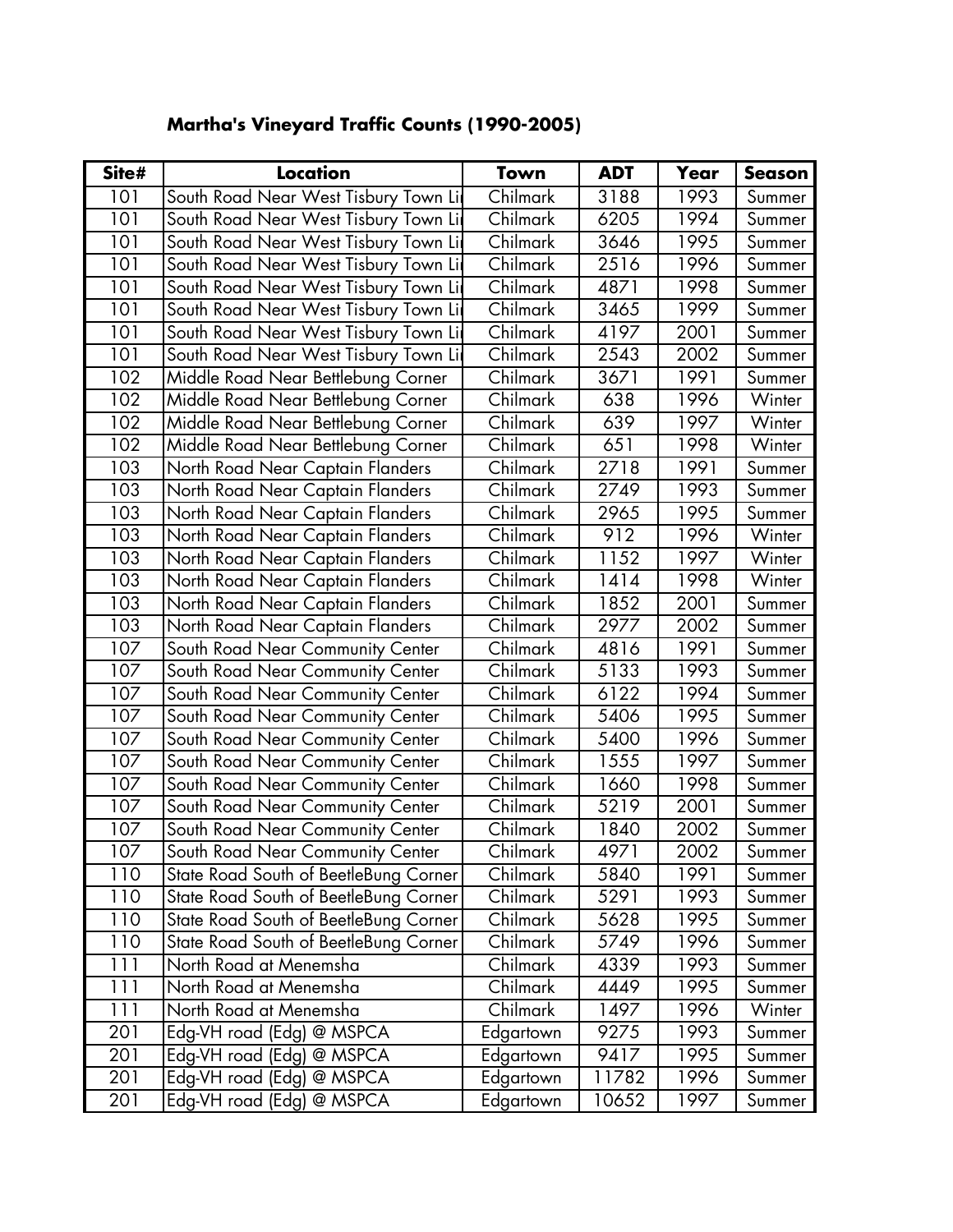| 201 | Edg-VH road (Edg) @ MSPCA           | Edgartown | 11051 | 1998 | Summer |
|-----|-------------------------------------|-----------|-------|------|--------|
| 201 | Edg-VH road (Edg) @ MSPCA           | Edgartown | 10583 | 2000 | Winter |
| 201 | Edg-VH road (Edg) @ MSPCA           | Edgartown | 12077 | 2001 | Summer |
| 201 | Edg-VH road (Edg) @ MSPCA           | Edgartown | 15770 | 2004 | Summer |
| 201 | Edg-VH Road @ MSPCA                 | Edgartown | 12813 | 2005 | Summer |
| 202 | Upper Main street at Donaroma's     | Edgartown | 21263 | 1991 | Summer |
| 202 | Upper Main street at Donaroma's     | Edgartown | 9593  | 1992 | Winter |
| 202 | Upper Main street at Donaroma's     | Edgartown | 19834 | 1993 | Summer |
| 202 | Upper Main street at Donaroma's     | Edgartown | 20315 | 1994 | Summer |
| 202 | Upper Main street at Donaroma's     | Edgartown | 22071 | 1995 | Summer |
| 202 | Upper Main street at Donaroma's     | Edgartown | 20775 | 1996 | Summer |
| 202 | Upper Main street at Donaroma's     | Edgartown | 19863 | 1997 | Summer |
| 202 | Upper Main street at Donaroma's     | Edgartown | 17663 | 1998 | Summer |
| 202 | Upper Main street at Donaroma's     | Edgartown | 22293 | 1999 | Summer |
| 202 | Upper Main St at Donaromas          | Edgartown | 17910 | 2000 | Winter |
| 202 | Upper Main street at Donaroma's     | Edgartown | 19849 | 2001 | Summer |
| 202 | Upper Main street at Donaroma's     | Edgartown | 21690 | 2003 | Summer |
| 202 | Upper Main street at Donaroma's     | Edgartown | 21613 | 2004 | Summer |
| 202 | Upper Main Street @ Donoromas       | Edgartown | 20254 | 2005 | Summer |
| 203 | Edg-WT Rd West of Barnes Rd         | Edgartown | 8554  | 2004 | Summer |
| 204 | Pinehurst Road between Chase/Main S | Edgartown | 2195  | 1997 | Summer |
| 204 | Pinehurst Road between Chase/Main S | Edgartown | 2653  | 1998 | Summer |
| 204 | Pinehurst Road between Chase/Main S | Edgartown | 2432  | 1999 | Summer |
| 204 | Pinehurst Road South of Main Street | Edgartown | 4167  | 2005 | Summer |
| 205 | Chase Road South of Pinehurst Road  | Edgartown | 1760  | 1997 | Summer |
| 205 | Chase Road South of Pinehurst Road  | Edgartown | 1950  | 1998 | Summer |
| 205 | Chase Road South of Pinehurst Road  | Edgartown | 2075  | 1999 | Summer |
| 205 | Chase Road near Edg-WT Road         | Edgartown | 2751  | 2005 | Summer |
| 206 | North Water Street at Library       | Edgartown | 2497  | 1990 | Winter |
| 206 | North Water Street at Library       | Edgartown | 2581  | 1994 | Winter |
| 206 | North Water Street at Library       | Edgartown | 3993  | 1996 | Summer |
| 206 | North Water Street at Library       | Edgartown | 2592  | 1998 | Summer |
| 206 | North Water Street at Library       | Edgartown | 3051  | 1999 | Summer |
| 206 | North Water Street at Library       | Edgartown | 1804  | 2000 | Summer |
| 206 | North Water Street at Library       | Edgartown | 1354  | 2001 | Winter |
| 206 | North Water Street at Library       | Edgartown | 1356  | 2001 | Summer |
| 206 | North Water Street at Library       | Edgartown | 1292  | 2002 | Winter |
| 206 | North Water Street at Library       | Edgartown | 1256  | 2003 | Winter |
| 206 | North Water Street at Library       | Edgartown | 1569  | 2003 | Summer |
| 206 | North Water Street at Library       | Edgartown | 2450  | 2003 | Summer |
| 206 | North Water Street at Library       | Edgartown | 2558  | 2004 | Summer |
| 206 | North Water Street                  | Edgartown | 2177  | 2005 | Summer |
| 207 | Chappaquiddick road near Ferry      | Edgartown | 1098  | 1995 | Summer |
| 207 | Chappaquiddick road near Ferry      | Edgartown | 1835  | 1996 | Summer |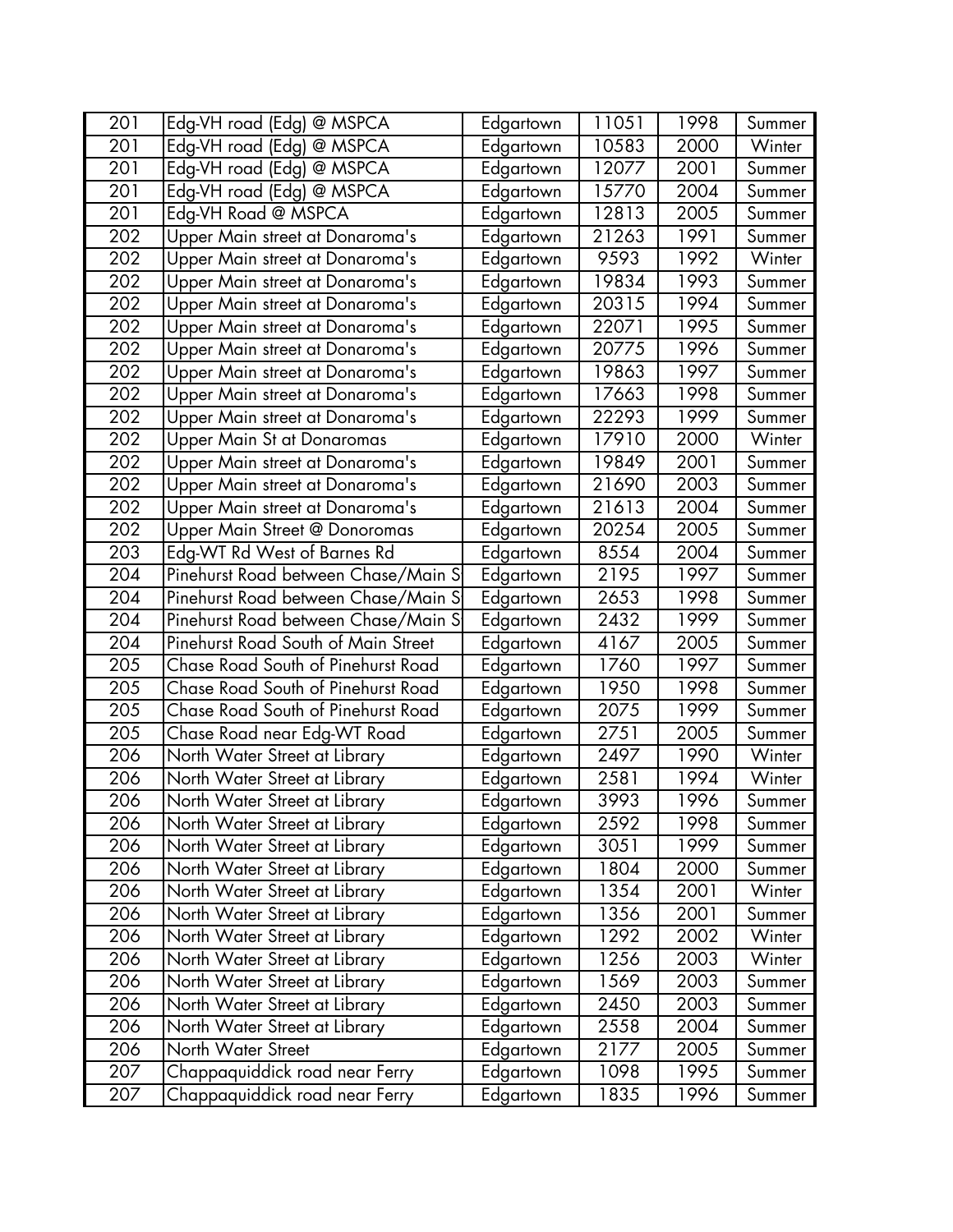| 207              | Chappaquiddick road near Ferry        | Edgartown | 2458  | 1997 | Summer |
|------------------|---------------------------------------|-----------|-------|------|--------|
| 207              | Chappaquiddick road near Ferry        | Edgartown | 2235  | 1998 | Summer |
| 207              | Chappaquiddick road near Ferry        | Edgartown | 2295  | 1999 | Summer |
| 207              | Chappy Road near Caleb's Pond         | Edgartown | 2235* | 2002 | Summer |
| 209              | Katama Road south of Cleveland Town   | Edgartown | 10037 | 1991 | Summer |
| 209              | Katama Road south of Cleveland Town   | Edgartown | 9489  | 1993 | Summer |
| 209              | Katama Road south of Cleveland Town   | Edgartown | 10402 | 1994 | Summer |
| 209              | Katama Road south of Cleveland Town   | Edgartown | 10434 | 1995 | Summer |
| 209              | Katama Road south of Cleveland Town   | Edgartown | 10687 | 1996 | Summer |
| 209              | Katama Road south of Cleveland Town   | Edgartown | 11636 | 1997 | Summer |
| 209              | Katama Road south of Cleveland Town   | Edgartown | 10540 | 1998 | Summer |
| 209              | Katama Road south of Cleveland Town   | Edgartown | 7201  | 1999 | Summer |
| 209              | Katama Road south of Cleveland Town   | Edgartown | 9919  | 2003 | Summer |
| 209              | Katama Road south of Cleveland Town   | Edgartown | 9331  | 2004 | Summer |
| 209              | Katama Road South of Clevelandtown R  | Edgartown | 9839  | 2005 | Summer |
| 210              | Meeting House North of Slough Cove R  | Edgartown | 657   | 1997 | Summer |
| 210              | Meeting House North of Slough Cove R  | Edgartown | 685   | 1998 | Summer |
| 210              | Meeting House North of Slough Cove R  | Edgartown | 664   | 1999 | Summer |
| $\overline{2}10$ | Meeting House North of Slough Cove R  | Edgartown | 1238  | 2003 | Summer |
| 211              | Herring Creek Rd (ED) @ South Beach   | Edgartown | 1921  | 2001 | Summer |
| 212              | Katama Road north of Pond Lot Road    | Edgartown | 2562  | 1991 | Summer |
| 212              | Katama Road north of Pond Lot Road    | Edgartown | 4262  | 1998 | Summer |
| 212              | Katama Road north of Pond Lot Road    | Edgartown | 3444  | 1999 | Summer |
| 213              | Beach Road @ Oakdale                  | Edgartown | 9632  | 1998 | Summer |
| 213              | Beach Road @ Oakdale                  | Edgartown | 6198  | 2000 | Summer |
| 213              | Beach Road @ Oakdale                  | Edgartown | 8716  | 2001 | Summer |
| 214              | Chappy Road East of Litchfield Road   | Edgartown | 846   | 1996 | Winter |
| 214              | Chappy Road East of Litchfield Road   | Edgartown | 1785  | 1997 | Summer |
| 214              | Chappy Road East of Litchfield Road   | Edgartown | 1756  | 1998 | Summer |
| 214              | Chappy Road East of Litchfield Road   | Edgartown | 2061  | 1999 | Summer |
| 215              | Litchfield Road Near West End         | Edgartown | 403   | 1999 | Summer |
| 216              | West Tisbury Road East of Mashacket R | Edgartown | 6865  | 1993 | Summer |
| 216              | West Tisbury Road East of Mashacket R | Edgartown | 7179  | 1994 | Summer |
| 216              | West Tisbury Road East of Mashacket R | Edgartown | 7598  | 1995 | Summer |
| 216              | West Tisbury Road East of Mashacket R | Edgartown | 8107  | 1996 | Summer |
| 216              | West Tisbury Road East of Mashacket R | Edgartown | 6041  | 1997 | Summer |
| 216              | West Tisbury Road East of Mashacket R | Edgartown | 4670  | 1998 | Summer |
| 216              | Edg-WT road East of Mashacket Road    | Edgartown | 5842  | 2000 | Summer |
| 216              | Edg-WT road East of Mashacket Road    | Edgartown | 8450  | 2004 | Summer |
| 218              | Katama Road @ South Beach             | Edgartown | 832   | 2004 | Winter |
| 218              | Katama Road @ South Beach             | Edgartown | 1726  | 2005 | Summer |
| 219              | Herring Creek Road North of Crocker D | Edgartown | 4268  | 1997 | Summer |
| 219              | Herring Creek Road North of Crocker D | Edgartown | 508   | 1999 | Summer |
| 219              | Herring Creek Road North of Crocker D | Edgartown | 3197  | 1999 | Summer |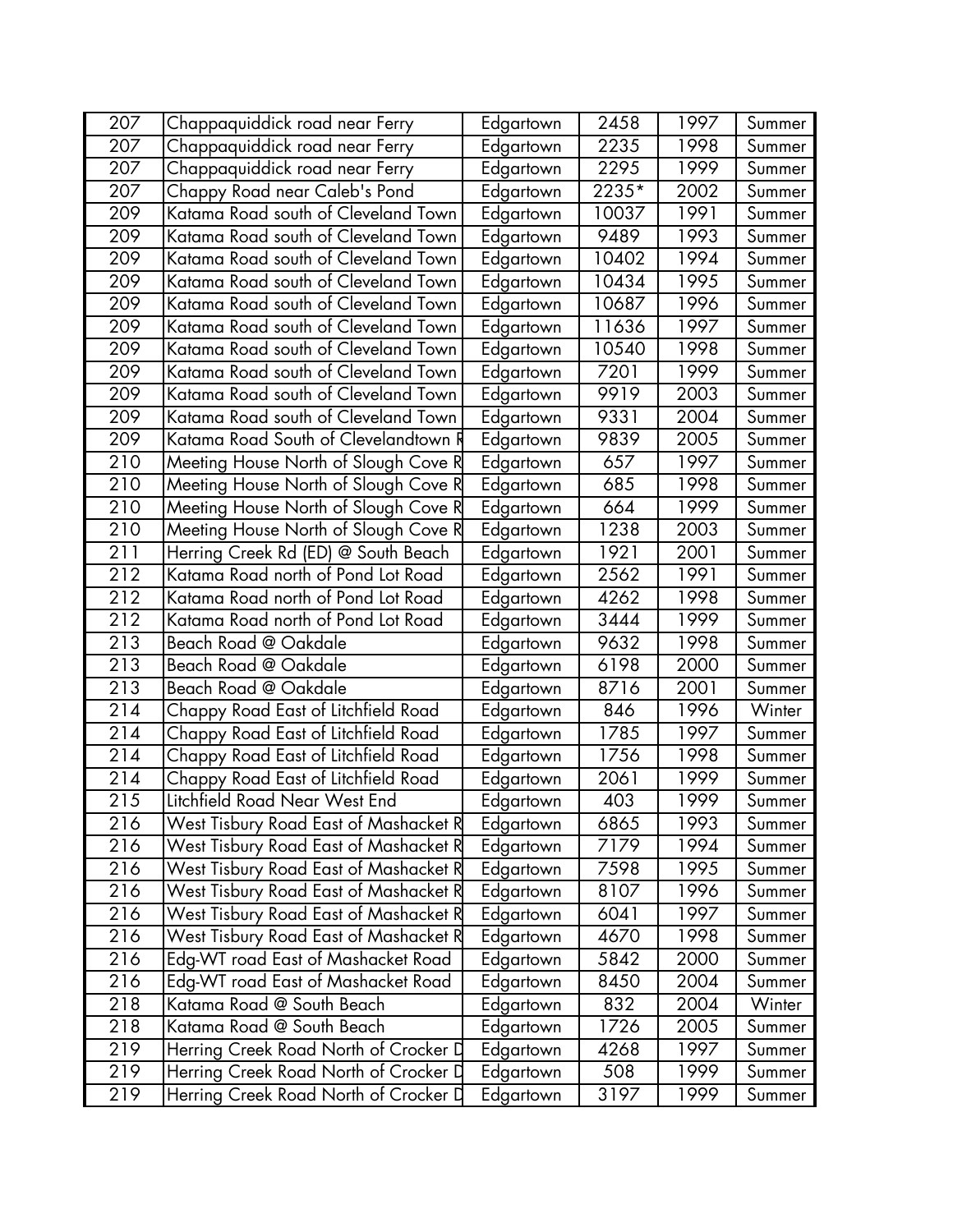| 222              | Beach Road @ Triangle                | Edgartown  | 8865  | 2005 | Summer |
|------------------|--------------------------------------|------------|-------|------|--------|
| 223              | Peases Point Way near Edg. Commons   | Edgartown  | 4669  | 1996 | Winter |
| 223              | Peases Point Way near Edg. Commons   | Edgartown  | 4943  | 1997 | Winter |
| 223              | Peases Point Way near Edg. Commons   | Edgartown  | 6501  | 1998 | Winter |
| 223              | Peasepoint Way @ Main Street         | Edgartown  | 8088  | 2005 | Summer |
| 224              | Airport Road Near Bussiness Park     | Edgartown  | 3293  | 1993 | Summer |
| 224              | Airport Road Near Bussiness Park     | Edgartown  | 2221  | 1995 | Summer |
| 224              | Airport Road Near Bussiness Park     | Edgartown  | 4315  | 1996 | Summer |
| 224              | Airport Road Near Bussiness Park     | Edgartown  | 4572  | 1997 | Summer |
| 226              | Pinehurst Road East of Chase Street  | Edgartown  | 1295  | 2005 | Summer |
| 228              | Edg-WT Road East of Barnes Road      | Edgartown  | 4164  | 2005 | Summer |
| 228              | Main Street Edg Near Church Street   | Edgartown  | 5880  | 2005 | Summer |
| 229              | Watcha Path Road                     | Edgartown  | 153   | 2005 | Summer |
| 296              | Meeting House Way                    | Edgartown  | 625   | 2004 | Summer |
| 296              | Meeting House Way                    | Edgartown  | 805   | 2005 | Summer |
| 297              | <b>Twelth Street</b>                 | Edgartown  | 216   | 2004 | Winter |
| 302              | Moshup Trail Near East End           | Aquinnah   | 1139  | 1991 | Summer |
| 302              | Moshup Trail Near East End           | Aquinnah   | 905   | 1993 | Summer |
| 302              | Moshup Trail Near East End           | Aquinnah   | 932   | 1995 | Summer |
| 302              | Moshup Trail Near East End           | Aquinnah   | 1062  | 1997 | Summer |
| 302              | Moshup Trail Near East End           | Aquinnah   | 1155  | 1998 | Summer |
| 303              | Lobsterville Road Near South Road    | Aquinnah   | 991   | 1991 | Summer |
| 303              | Lobsterville Road Near South Road    | Aquinnah   | 1146  | 1993 | Summer |
| 303              | Lobsterville Road Near South Road    | Aquinnah   | 1081  | 1995 | Summer |
| 303              | Lobsterville Road Near South Road    | Aquinnah   | 1079  | 1996 | Summer |
| $\overline{3}03$ | Lobsterville Road Near South Road    | Aquinnah   | 218   | 1997 | Winter |
| 303              | Lobsterville Road Near South Road    | Aquinnah   | 999   | 1998 | Summer |
| 304              | South Road West of Lobsterville Road | Aquinnah   | 1829  | 1991 | Summer |
| 304              | South Road West of Lobsterville Road | Aquinnah   | 2098  | 1993 | Summer |
| 304              | South Road West of Lobsterville Road | Aquinnah   | 2038  | 1995 | Summer |
| 304              | South Road West of Lobsterville Road | Aquinnah   | 2185  | 1996 | Summer |
| 304              | South Road West of Lobsterville Road | Aquinnah   | 501   | 1997 | Winter |
| 305              | State Road East of Moshup Trail      | Aquinnah   | 890   | 1997 | Winter |
| 305              | State Road East of Moshup Trail      | Aquinnah   | 4216  | 1998 | Summer |
| 305              | State Road East of Moshup Trail      | Aquinnah   | 4150  | 1999 | Summer |
| 306              | <b>Black Brook Rd</b>                | Aquinnah   | 233   | 1998 | Summer |
| 306              | <b>Black Brook Rd</b>                | Aquinnah   | 396   | 1999 | Summer |
| 307              | wampanoag Housing Rd                 | Aquinnah   | 194   | 1997 | Summer |
| 307              | wampanoag Housing Rd                 | Aquinnah   | 190   | 1998 | Summer |
| $\overline{3}07$ | wampanoag Housing Rd                 | Aquinnah   | 265   | 1999 | Summer |
| 401              | Circuit Ave Ext.                     | Oak Bluffs | 1065  | 2004 | Summer |
| 402              | New York Avenue Near MVC             | Oak Bluffs | 11696 | 1991 | Summer |
| 402              | New York Avenue Near MVC             | Oak Bluffs | 11832 | 1992 | Summer |
| 402              | New York Avenue Near MVC             | Oak Bluffs | 12476 | 1993 | Summer |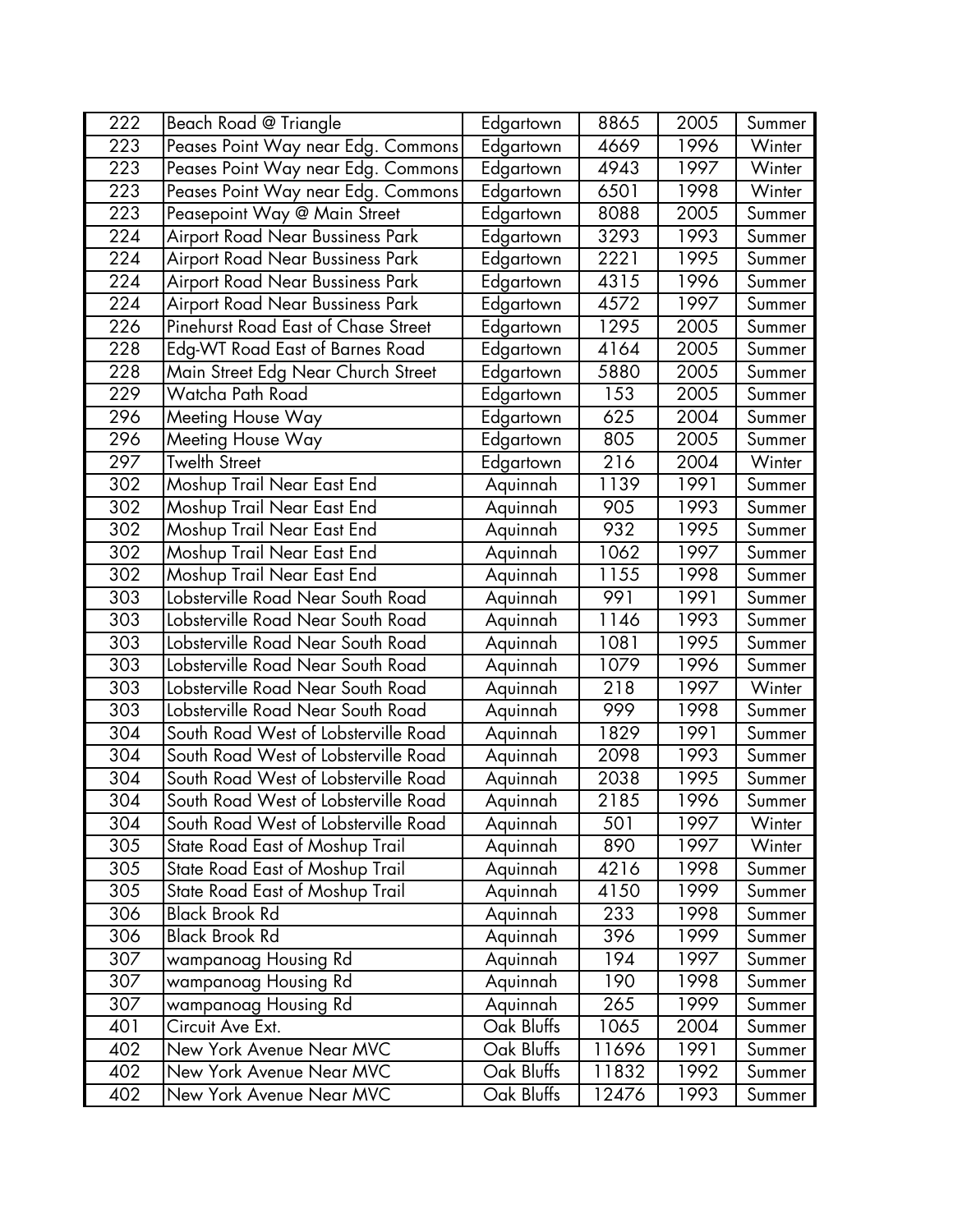| 402 | New York Avenue Near MVC               | Oak Bluffs | 12716  | 1994 | Summer |
|-----|----------------------------------------|------------|--------|------|--------|
| 402 | New York Avenue Near MVC               | Oak Bluffs | 13114  | 1995 | Summer |
| 402 | New York Avenue Near MVC               | Oak Bluffs | 12284  | 1996 | Summer |
| 402 | New York Avenue Near MVC               | Oak Bluffs | 11874  | 1997 | Summer |
| 402 | New York Avenue Near MVC               | Oak Bluffs | 12697  | 1998 | Summer |
| 402 | New York Avenue Near MVC               | Oak Bluffs | 12006  | 1999 | Summer |
| 402 | New York Avenue Near MVC               | Oak Bluffs | 2323   | 2000 | Winter |
| 402 | New York Avenue Near MVC               | Oak Bluffs | 5182   | 2000 | Winter |
| 402 | New York Avenue Near MVC               | Oak Bluffs | 9609   | 2000 | Summer |
| 402 | New York Avenue Near MVC               | Oak Bluffs | 11054  | 2001 | Summer |
| 402 | New York Avenue Near MVC               | Oak Bluffs | 12852* | 2001 | Summer |
| 402 | New York Avenue Near MVC               | Oak Bluffs | 6252   | 2002 | Winter |
| 402 | New York Avenue Near MVC               | Oak Bluffs | 10713  | 2004 | Summer |
| 402 | New York Ave.                          | Oak Bluffs | 11893  | 2005 | Summer |
| 403 | Sea Vie Ave EXT                        | Oak Bluffs | 3387   | 2004 | Summer |
| 404 | Sea View Ave (OB) @ Ocean Park         | Oak Bluffs | 7004   | 2001 | Summer |
| 404 | Sea View Ave (OB) @ Ocean Park         | Oak Bluffs | 8064   | 2004 | Summer |
| 404 | Seaview Ave Near Ocean Park            | Oak Bluffs | 6765   | 2005 | Summer |
| 405 | Beach Road at Big Bridge               | Oak Bluffs | 9165   | 1991 | Summer |
| 405 | Beach Road at Big Bridge               | Oak Bluffs | 4836   | 1993 | Winter |
| 405 | Beach Road at Big Bridge               | Oak Bluffs | 7060   | 1994 | Summer |
| 405 | Beach Road at Big Bridge               | Oak Bluffs | 8161   | 1995 | Summer |
| 405 | Beach Road at Big Bridge               | Oak Bluffs | 7061   | 1996 | Summer |
| 405 | Beach Road at Big Bridge               | Oak Bluffs | 3870   | 2002 | Winter |
| 405 | Beach Road @ Big Bridge                | Oak Bluffs | 7007   | 2005 | Summer |
| 406 | Wing Road at Fire House                | Oak Bluffs | 6121   | 1995 | Summer |
| 406 | Wing Road at Fire House                | Oak Bluffs | 6923   | 1996 | Summer |
| 406 | Wing Road at Fire House                | Oak Bluffs | 4653   | 1998 | Summer |
| 406 | Wing Road at Fire House                | Oak Bluffs | 2358*  | 2001 | Summer |
| 406 | Wing Road @ Fire House                 | Oak Bluffs | 10252  | 2004 | Summer |
| 407 | Barnes Rd (OB) North of Blinker        | Oak Bluffs | 2831   | 1993 | Summer |
| 407 | Barnes Rd (OB) North of Blinker        | Oak Bluffs | 3471   | 1995 | Summer |
| 407 | Barnes Rd (OB) North of Blinker        | Oak Bluffs | 3016   | 1996 | Summer |
| 407 | Barnes Rd (OB) North of Blinker        | Oak Bluffs | 3815   | 1998 | Summer |
| 407 | Barnes Rd (OB) North of Blinker        | Oak Bluffs | 4063   | 1999 | Summer |
| 407 | Barnes Rd (OB) North of Blinker        | Oak Bluffs | 5507   | 2001 | Summer |
| 407 | Barnes Rd North of Blinker             | Oak Bluffs | 6713   | 2004 | Summer |
| 407 | <b>Barnes Road North of Blinker</b>    | Oak Bluffs | 6642   | 2005 | Summer |
| 408 | Barnes Rd South of Blinker             | Oak Bluffs | 6847   | 2004 | Summer |
| 408 | Barnes Rd South of Blinker             | Oak Bluffs | 8322   | 2004 | Summer |
| 408 | Barnes Road @ Deer Run                 | Oak Bluffs | 10274  | 2005 | Summer |
| 409 | <b>EDG-VH Road West of County Road</b> | Oak Bluffs | 8061   | 1990 | Summer |
| 409 | <b>EDG-VH Road West of County Road</b> | Oak Bluffs | 7403   | 1998 | Summer |
| 409 | Edg-VH Road East of Blinker            | Oak Bluffs | 9972   | 2005 | Summer |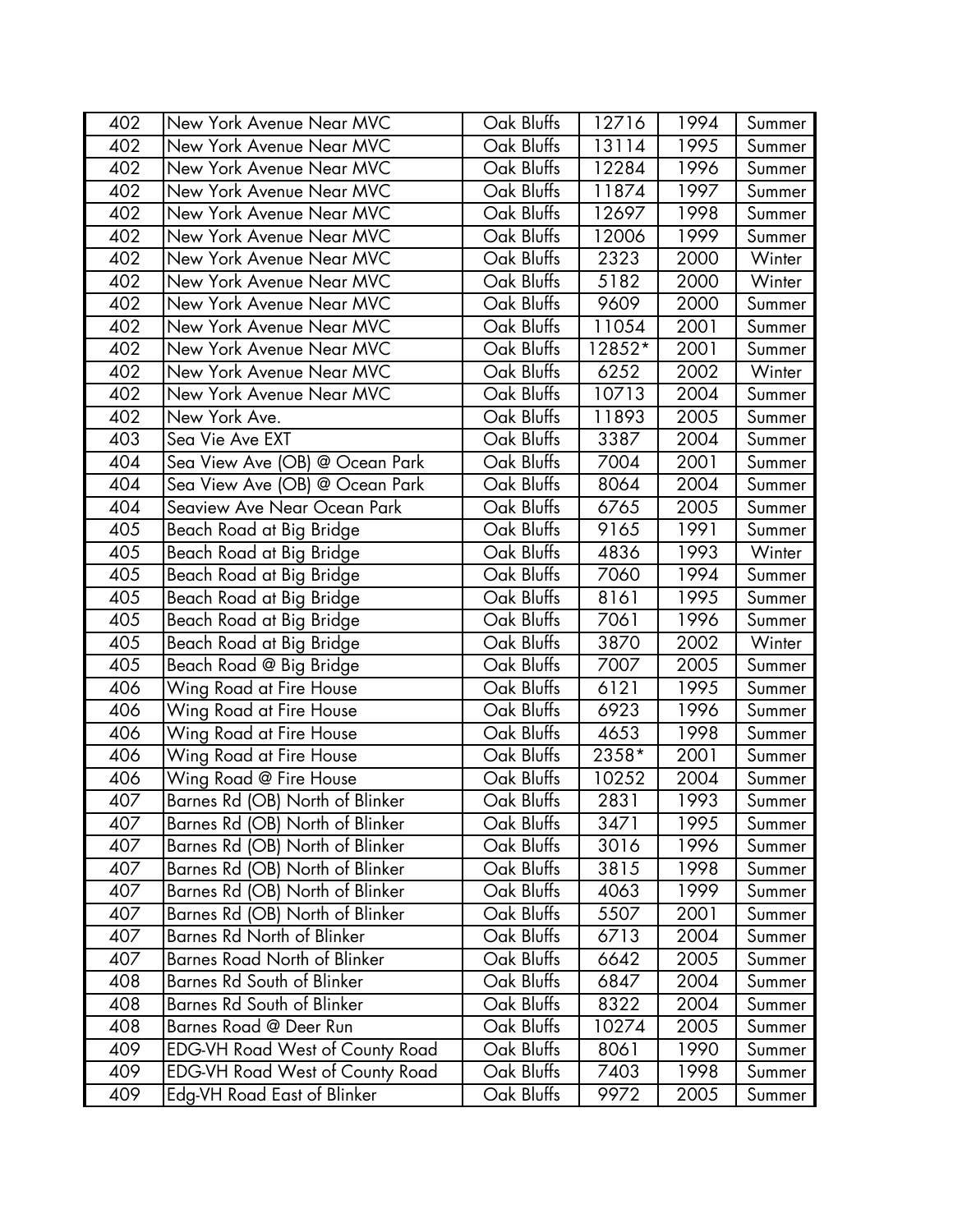| 411 | Edg-VH Road West of Barnes Road             | Oak Bluffs | 9448  | 1998 | Summer |
|-----|---------------------------------------------|------------|-------|------|--------|
| 411 | Edg-VH Road West of Blinker                 | Oak Bluffs | 14103 | 2005 | Summer |
| 412 | Barnes Road South of Wing Road              | Oak Bluffs | 9821  | 1998 | Summer |
| 412 | Barnes Road South of Wing Road              | Oak Bluffs | 8294  | 2004 | Summer |
| 413 | County Road Near Eastville                  | Oak Bluffs | 4137  | 2000 | Winter |
| 413 | <b>County Road Near Eastville</b>           | Oak Bluffs | 6303  | 2000 | Summer |
| 413 | County Road South of Eastville              | Oak Bluffs | 7968  | 2005 | Summer |
| 414 | County Road North of 4-way Stop             | Oak Bluffs | 5102  | 1998 | Summer |
| 414 | County Road North of 4-way Stop             | Oak Bluffs | 5311  | 2001 | Summer |
| 414 | County Road North of 4-way Stop             | Oak Bluffs | 6278  | 2004 | Summer |
| 415 | Dukes County Ave. Near Wing Road            | Oak Bluffs | 1874  | 1993 | Summer |
| 415 | Dukes County Ave. Near Wing Road            | Oak Bluffs | 2355  | 1997 | Summer |
| 415 | Dukes County Ave. Near Wing Road            | Oak Bluffs | 1740  | 1998 | Summer |
| 415 | Dukes County Ave. Near Wing Road            | Oak Bluffs | 2723  | 1999 | Summer |
| 415 | Dukes County Ave. Near Wing Road            | Oak Bluffs | 2989  | 2001 | Summer |
| 415 | Dukes County Ave near Masonic Ave           | Oak Bluffs | 2878  | 2005 | Summer |
| 416 | Edg-VH Road Near Edgartown Town Lir         | Oak Bluffs | 5673  | 1993 | Summer |
| 416 | Edg-VH Road Near Edgartown Town Lir         | Oak Bluffs | 10646 | 1996 | Summer |
| 416 | Edg-VH Road Near Edgartown Town Lir         | Oak Bluffs | 9183  | 1998 | Summer |
| 416 | Edg-VH Road Near Edgartown Town Lir         | Oak Bluffs | 11405 | 2004 | Summer |
| 416 | Edg-VH Road East of County Road             | Oak Bluffs | 9033  | 2005 | Summer |
| 417 | Oak Bluffs Ave @ Carousel                   | Oak Bluffs | 6851  | 2005 | Summer |
| 418 | <b>Eastville Avenue East of County Road</b> | Oak Bluffs | 5375  | 1993 | Summer |
| 418 | Eastville Avenue East of County Road        | Oak Bluffs | 7863  | 1994 | Summer |
| 418 | Eastville Avenue East of County Road        | Oak Bluffs | 3682  | 1995 | Summer |
| 418 | Eastville Avenue East of County Road        | Oak Bluffs | 4677  | 1999 | Summer |
| 418 | Eastville Avenue East of County Road        | Oak Bluffs | 6631  | 2001 | Summer |
| 418 | Eastville Avenue East of County Road        | Oak Bluffs | 6858  | 2002 | Summer |
| 418 | Eastville Ave Near MV Hospital              | Oak Bluffs | 8208  | 2005 | Summer |
| 419 | Temahigan Ave (OB) @ State Police           | Oak Bluffs | 8264* | 2001 | Summer |
| 419 | Temahigan @ State Police                    | Oak Bluffs | 7049  | 2005 | Summer |
| 424 | Airport Road Near Deer Run                  | Oak Bluffs | 3166  | 1993 | Summer |
| 424 | Airport Road Near Deer Run                  | Oak Bluffs | 3619  | 1994 | Summer |
| 424 | Airport Road Near Deer Run                  | Oak Bluffs | 3009  | 1995 | Summer |
| 424 | Airport Road Near Deer Run                  | Oak Bluffs | 3352  | 1996 | Summer |
| 424 | Airport Road Near Deer Run                  | Oak Bluffs | 4626  | 1997 | Summer |
| 424 | Airport Road Near Deer Run                  | Oak Bluffs | 4633  | 1998 | Summer |
| 424 | Airport Road Near Deer Run                  | Oak Bluffs | 4874  | 1999 | Summer |
| 426 | County Road South of 4 way Stop             | Oak Bluffs | 5290  | 1999 | Summer |
| 426 | County Road South of 4 way Stop             | Oak Bluffs | 6206  | 2004 | Summer |
| 427 | <b>East Chop Drive West of Munroe</b>       | Oak Bluffs | 787   | 2005 | Summer |
| 428 | East Chop Drive West of Brewster Ave.       | Oak Bluffs | 696   | 2005 | Summer |
| 497 | Beach Rd @ Carousel                         | Oak Bluffs | 9257  | 2004 | Summer |
| 498 | Shirley Ave near County Road                | Oak Bluffs | 282   | 2000 | Summer |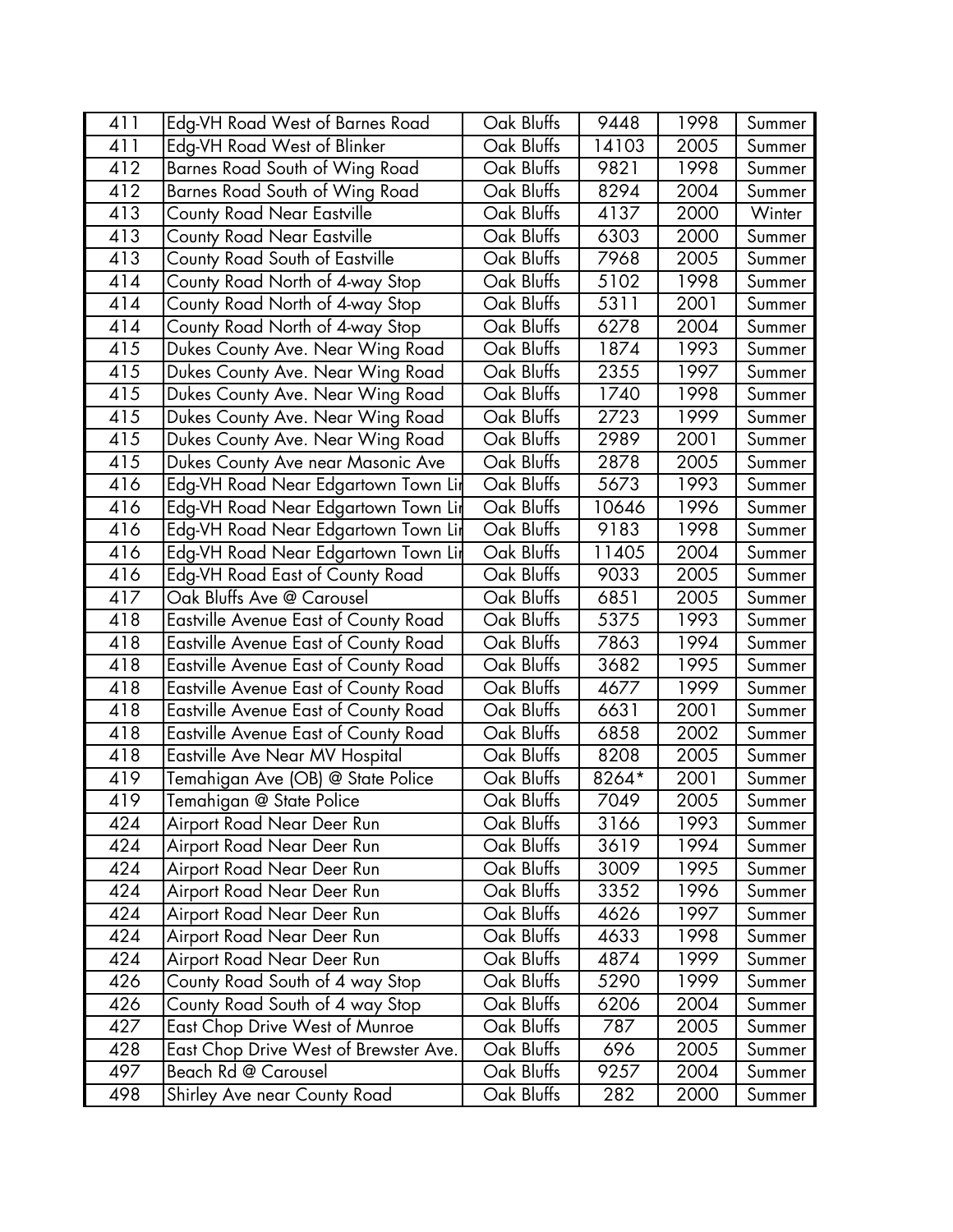| 501 | Beach Road Near Lagoon Pond            | Tisbury | 15638  | 1991 | Summer |
|-----|----------------------------------------|---------|--------|------|--------|
| 501 | Beach Road Near Lagoon Pond            | Tisbury | 15942  | 1993 | Summer |
| 501 | Beach Road Near Lagoon Pond            | Tisbury | 16531  | 1994 | Summer |
| 501 | Beach Road Near Lagoon Pond            | Tisbury | 15405  | 1995 | Summer |
| 501 | Beach Road Near Lagoon Pond            | Tisbury | 15239  | 1996 | Summer |
| 501 | Beach Road Near Lagoon Pond            | Tisbury | 15458  | 1997 | Summer |
| 501 | Beach Road Near Lagoon Pond            | Tisbury | 14398  | 1998 | Summer |
| 501 | Beach Road Near Lagoon Pond            | Tisbury | 14929  | 1999 | Summer |
| 501 | Beach Road Near Lagoon Pond            | Tisbury | 13398* | 2001 | Summer |
| 501 | Beach Road Near Lagoon Pond            | Tisbury | 13563  | 2002 | Summer |
| 501 | Beach Road Near Lagoon Pond            | Tisbury | 15237  | 2003 | Summer |
| 501 | Beach Road near 5 Corners              | Tisbury | 20239  | 2005 | Summer |
| 504 | Main Street VH South of Owen Park      | Tisbury | 5187   | 2005 | Summer |
| 507 | <b>VH-EDG Road at Skiff Avenue</b>     | Tisbury | 11205  | 1991 | Summer |
| 507 | <b>VH-EDG Road at Skiff Avenue</b>     | Tisbury | 10196  | 1994 | Summer |
| 507 | <b>VH-EDG Road at Skiff Avenue</b>     | Tisbury | 14299  | 1995 | Summer |
| 507 | <b>VH-EDG Road at Skiff Avenue</b>     | Tisbury | 12674  | 1997 | Summer |
| 507 | <b>VH-EDG Road at Skiff Avenue</b>     | Tisbury | 11552  | 1998 | Summer |
| 507 | <b>VH-EDG Road at Skiff Avenue</b>     | Tisbury | 14435  | 2002 | Summer |
| 507 | <b>VH-EDG Road at Skiff Avenue</b>     | Tisbury | 13157  | 2004 | Summer |
| 508 | State Road North of Lambert's Cove Ro  | Tisbury | 11269  | 1991 | Summer |
| 508 | State Road North of Lambert's Cove Ro  | Tisbury | 11457  | 1992 | Summer |
| 508 | State Road North of Lambert's Cove Ro  | Tisbury | 11824  | 1993 | Summer |
| 508 | State Road North of Lambert's Cove Ro  | Tisbury | 12236  | 1994 | Summer |
| 508 | State Road North of Lambert's Cove Ro  | Tisbury | 12757  | 1995 | Summer |
| 508 | State Road North of Lambert's Cove Ro  | Tisbury | 12703  | 1996 | Summer |
| 508 | State Road North of Lambert's Cove Roo | Tisbury | 13562  | 1997 | Summer |
| 508 | State Road North of Lambert's Cove Ro  | Tisbury | 14658  | 1998 | Summer |
| 508 | State Road North of Lambert's Cove Ro  | Tisbury | 14969  | 1999 | Summer |
| 508 | State Road North of Lambert's Cove Ro  | Tisbury | 9557   | 2000 | Winter |
| 508 | State Road North of Lambert's Cove Ro  | Tisbury | 10736  | 2001 | Summer |
| 508 | State Road North of Lambert's Cove Ro  | Tisbury | 11614  | 2002 | Summer |
| 508 | State Road North of Lambert's Cove Ro  | Tisbury | 9395   | 2003 | Summer |
| 508 | State Road North of Lambert's Cove Ro  | Tisbury | 11704  | 2004 | Summer |
| 508 | State Road North of Lambert's Cove Ro  | Tisbury | 14658  | 2004 | Summer |
| 509 | Lamberts Cove Road Near State Road     | Tisbury | 2776   | 1995 | Summer |
| 509 | Lamberts Cove Road Near State Road     | Tisbury | 3088   | 1997 | Summer |
| 509 | Lamberts Cove Road Near State Road     | Tisbury | 2947   | 1998 | Summer |
| 509 | Lamberts Cove Road Near State Road     | Tisbury | 3201   | 1999 | Summer |
| 509 | Lamberts Cove Road near State Road     | Tisbury | 2119   | 2000 | winter |
| 520 | Lagoon Pond Road Near Post Office      | Tisbury | 3831   | 2002 | Summer |
| 520 | Lagoon Pond Road Near Post Office      | Tisbury | 3723   | 2003 | Summer |
| 520 | Lagoon Pond Road Near Post Office      | Tisbury | 3919   | 2003 | Summer |
| 520 | Lagoon Pond Road Near Post Office      | Tisbury | 5459   | 2004 | Summer |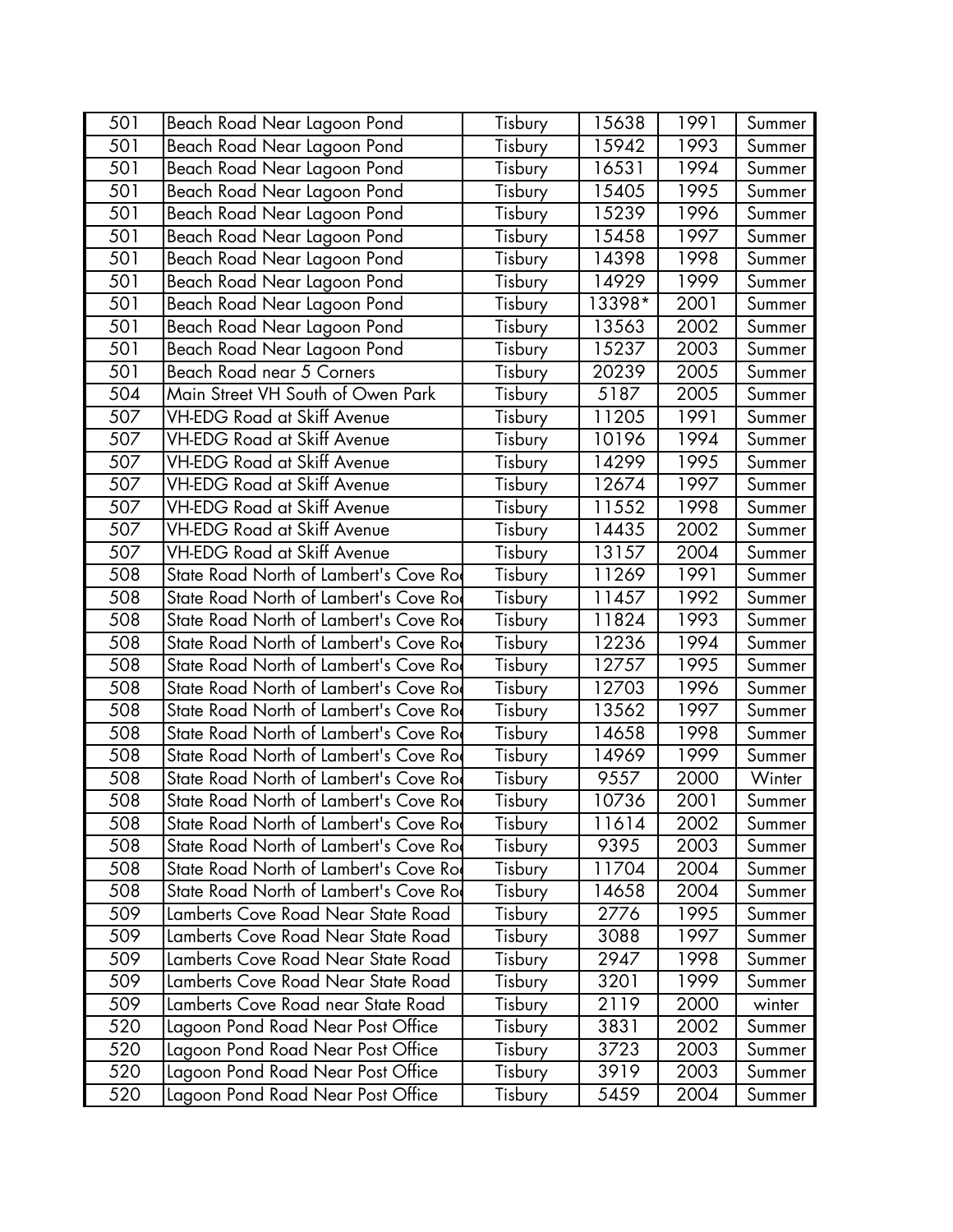| 524 | South Main Street (Tis) Near Post Office | Tisbury             | 15888 | 2003 | Summer |
|-----|------------------------------------------|---------------------|-------|------|--------|
| 525 | Beach Rd Before 5 Corners                | Tisbury             | 22265 | 2004 | Summer |
| 527 | State Rd North of Edg-VH Rd              | Tisbury             | 21936 | 2004 | Summer |
| 528 | Main Street South of Woodlawn Avenu      | Tisbury             | 3029  | 1999 | Summer |
| 528 | Main Street South of Woodlawn Avenu      | Tisbury             | 3416  | 2001 | Summer |
| 532 | VH- Edg Rd @ OB Tis Town Line            | Tisbury             | 11286 | 2001 | Summer |
| 534 | State Road near Martin Road              | Tisbury             | 15548 | 1993 | Summer |
| 534 | State Road near Martin Road              | Tisbury             | 16971 | 1994 | Summer |
| 534 | State Road near Martin Road              | Tisbury             | 18987 | 1995 | Summer |
| 534 | State Road near Martin Road              | Tisbury             | 12740 | 1996 | Summer |
| 534 | State Road near Martin Road              | Tisbury             | 15329 | 1997 | Summer |
| 534 | State Road near Martin Road              | Tisbury             | 9880  | 1998 | Summer |
| 534 | State Road near Martin Road              | Tisbury             | 14849 | 1999 | Summer |
| 534 | State Road near Martin Road              | Tisbury             | 17399 | 2002 | Summer |
| 534 | State Road near Martin Road              | Tisbury             | 18027 | 2004 | Summer |
| 535 | State Road @ Fire Station                | Tisbury             | 17464 | 2004 | Summer |
| 536 | Look Street                              | Tisbury             | 3244  | 2004 | Summer |
| 537 | Pine Tree Road West of Spring Street     | Tisbury             | 3369  | 2005 | Summer |
| 601 | Old County Road near State Road          | <b>West Tisbury</b> | 4420  | 1991 | Summer |
| 601 | Old County Road near State Road          | <b>West Tisbury</b> | 4924  | 1993 | Summer |
| 601 | Old County Road near State Road          | <b>West Tisbury</b> | 2917  | 1995 | Summer |
| 601 | Old County Road near State Road          | <b>West Tisbury</b> | 3139  | 1996 | Summer |
| 601 | Old County Road near State Road          | <b>West Tisbury</b> | 3930  | 1997 | Summer |
| 601 | Old County Road near State Road          | <b>West Tisbury</b> | 4213  | 1998 | Summer |
| 601 | Old County Road near State Road          | <b>West Tisbury</b> | 4077  | 1999 | Summer |
| 601 | Old County Road near State Road          | <b>West Tisbury</b> | 4035  | 2000 | Summer |
| 601 | Old County Road near State Road          | <b>West Tisbury</b> | 3494  | 2002 | Summer |
| 602 | Lamberts Cove Road Near South End        | <b>West Tisbury</b> | 2186  | 1998 | Summer |
| 602 | Lamberts Cove Road Near South End        | <b>West Tisbury</b> | 2537  | 1999 | Summer |
| 604 | State road at Takemmy farm               | <b>West Tisbury</b> | 5240  | 1991 | Summer |
| 604 | State road at Takemmy farm               | <b>West Tisbury</b> | 4207  | 1993 | Summer |
| 604 | State road at Takemmy farm               | <b>West Tisbury</b> | 4139  | 1994 | Summer |
| 604 | State road at Takemmy farm               | <b>West Tisbury</b> | 4219  | 1998 | Summer |
| 604 | State road at Takemmy farm               | West Tisbury        | 8823  | 1999 | Summer |
| 604 | State road at Takemmy farm               | <b>West Tisbury</b> | 8778  | 2004 | Summer |
| 605 | Middle Road Near Pan Handle Road         | <b>West Tisbury</b> | 2440  | 1991 | Summer |
| 605 | Middle Road Near Pan Handle Road         | <b>West Tisbury</b> | 2104  | 1995 | Summer |
| 605 | Middle Road Near Pan Handle Road         | <b>West Tisbury</b> | 869   | 1998 | Summer |
| 606 | <b>EDG-WT Road at Mill Pond</b>          | <b>West Tisbury</b> | 6995  | 1990 | Summer |
| 606 | <b>EDG-WT Road at Mill Pond</b>          | <b>West Tisbury</b> | 6823  | 1991 | Summer |
| 606 | <b>EDG-WT Road at Mill Pond</b>          | <b>West Tisbury</b> | 4323  | 1993 | Summer |
| 606 | <b>EDG-WT Road at Mill Pond</b>          | <b>West Tisbury</b> | 6565  | 1994 | Summer |
| 606 | <b>EDG-WT Road at Mill Pond</b>          | <b>West Tisbury</b> | 9019  | 1995 | Summer |
| 606 | <b>EDG-WT Road at Mill Pond</b>          | <b>West Tisbury</b> | 9069  | 1996 | Summer |